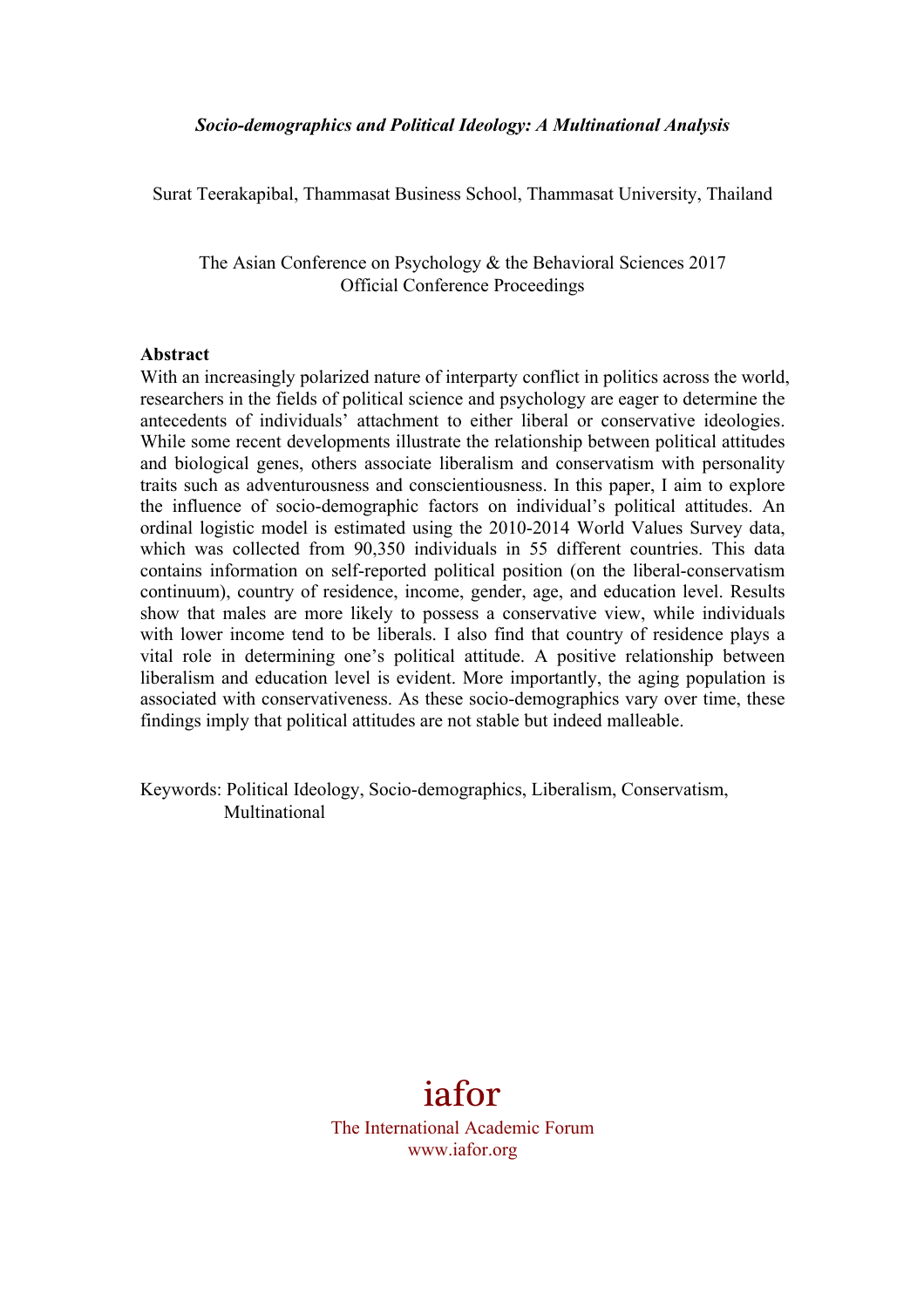## **Introduction**

Across the world, citizens are observed with a deep divide in terms of political ideologies. In the United States, for instance, "Republicans and Democrats are more divided along ideological lines – and partisan antipathy is deeper and more extensive – than at any point in the last two decades (Pew Research Center, 2014)." Based on a survey conducted by Pew Research Center (2014), Americans consistently express themselves as either conservative or liberal had increased by twofold over the past two decades. Strikingly, more than 90% of Republicans are to the right of the median Democrat, whereas 94% of Democrats are to the left of the median Republican. With an increasingly polarized nature of interparty conflict in politics across the world, researchers in the fields of political science and psychology are eager to determine the antecedents of individuals' attachment to either liberal or conservative ideologies (Feldman, 1988; Fiorina, Abrams, & Pope, 2005; Jost, 2006; Jost, Frederico, & Napier, 2009; Layman, 2001; McCarty, Poole, & Rosenthal, 2008).

Amongst numerous potential factors, biological traits are often claimed to be the key determinants of political orientation. In particular, Alford, Funk, & Hibbing (2005) showed that approximately 50% of variation in political attitudes can be explained by heritable traits. Moreover, biological genes can interact with social environment to influence political attitudes (Settle et al, 2010). On the other hand, another stream of researches focuses on psychological factors. These researches argue that variation in motivations across individuals (Jost, 2006; Jost, Glaser, Kruglanski, & Sulloway, 2003; Jost, Nosek, & Gosling, 2008). For instance, conservatives are associated with heightened needs for certainty, openness to experience and conscientiousness (Carney, Jost, Gosling, & Potter, 2008; Gerber, Huber, Doherty, Dowling, & Ha, 2010; McCrae, 1996; Mondak, 2010; Thorisdottir, Jost, Liviatan, & Shrout, 2007).

As extant researches often investigate determinants of political ideologies in a single nation, results may suffer from external validity. Therefore, in this paper, I contribute to literatures by using the 2010-2014 World Values Survey data, which includes 90,350 individuals in 55 different countries across the world. Socio-demographic variables are particularly interesting not only because they have been widely discussed by previous researches, but also because of its time-varying characteristics. In sum, I would like to answer the following research questions:

- 1. Do socio-demographic variables influence political orientation?
- 2. Does country of residence have an impact on political attitude?

## **Data**

The data employed by this study is the 2010-2014 World Value Survey conducted by the World Value Survey Association. The data is collected from 90,350 individuals residing in 60 different countries. This data contains information on self-reported political position (on the liberal-conservatism continuum), country of residence, income, gender, age, and education level. Age of respondents ranges from 16 to 99 with the mean of 42.05 years old and the standard deviation of 16.48 years old. Detailed characteristics of respondents are shown in Tables 1 and 2.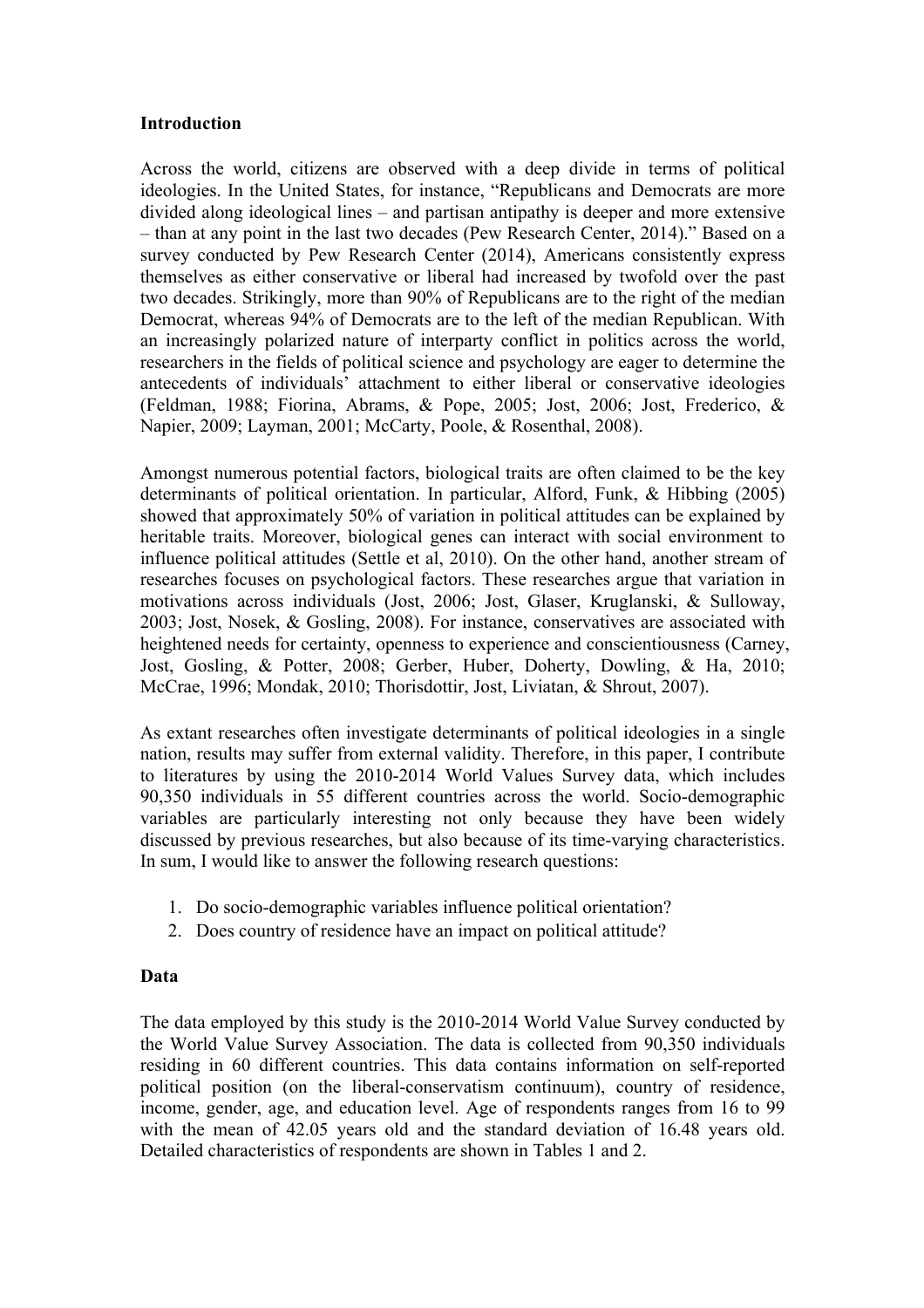| <b>Attributes</b>                   | $\frac{0}{0}$ |
|-------------------------------------|---------------|
| <b>Income</b>                       |               |
| 1st Decile                          | 7.7           |
| 2nd Decile                          | 7.2           |
| 3rd Decile                          | 11.5          |
| 4th Decile                          | 13.8          |
| 5th Decile                          | 21.4          |
| 6th Decile                          | 15.5          |
| 7th Decile                          | 12.2          |
| 8th Decile                          | 7.0           |
| 9th Decile                          | 2.0           |
| 10th Decile                         | 1.5           |
| <b>Education Level</b>              |               |
| No Formal Education                 | 6.2           |
| Incomplete Primary School           | 5.8           |
| Complete Primary School             | 11.1          |
| Incomplete Secondary School:        |               |
| Technical/Vocational Type           | 7.4           |
| Complete Secondary School           |               |
| Technical/Vocational Type           | 18.6          |
| Incomplete Secondary School         |               |
| University Preparation Type         | 7.9           |
| Complete Secondary School           |               |
| University Preparation Type         | 17.6          |
| Some University-level Education     | 7.7           |
| Complete University-level Education | 17.6          |
| Gender                              |               |
| Male                                | 48.1          |
| Female                              | 51.9          |

Table 1: Characteristics of Respondents – Income, Education Level and Gender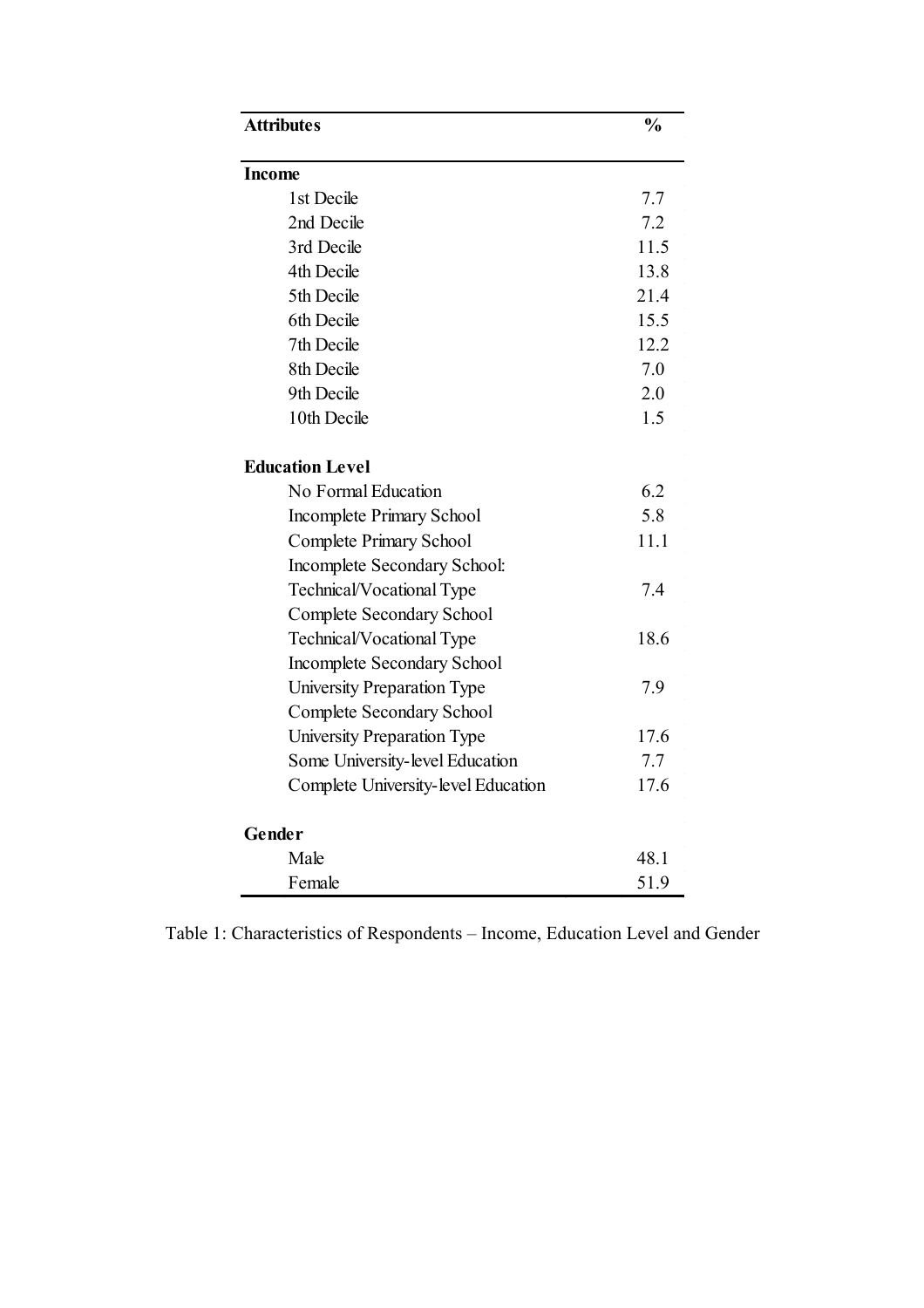| <b>Attributes</b>           | $\frac{0}{0}$ |                      | $\frac{1}{2}$ |  |  |  |  |  |
|-----------------------------|---------------|----------------------|---------------|--|--|--|--|--|
| <b>Country of Residence</b> |               |                      |               |  |  |  |  |  |
| Algeria                     | 1.3           | Malaysia             | 1.4           |  |  |  |  |  |
| Azerbaijan                  | 1.1           | Mexico               | 2.2           |  |  |  |  |  |
| Argentina                   | 1.1           | Morocco              | 1.3           |  |  |  |  |  |
| Australia                   | 1.6           | Netherlands          | 2.1           |  |  |  |  |  |
| Bahrain                     | 1.3           | New Zealand          | .9            |  |  |  |  |  |
| Armenia                     | 1.2           | Nigeria              | 1.9           |  |  |  |  |  |
| <b>Brazil</b>               | 1.6           | Pakistan             | 1.3           |  |  |  |  |  |
| <b>Belarus</b>              | 1.7           | Peru                 | 1.3           |  |  |  |  |  |
| Chile                       | 1.1           | Philippines          | 1.3           |  |  |  |  |  |
| China                       | 2.5           | Poland               | 1.1           |  |  |  |  |  |
| Taiwan                      | 1.4           | Qatar                | 1.2           |  |  |  |  |  |
| Colombia                    | 1.7           | Romania              | 1.7           |  |  |  |  |  |
| Cyprus                      | 1.1           | Russia               | 2.8           |  |  |  |  |  |
| Ecuador                     | 1.3           | Rwanda               | 1.7           |  |  |  |  |  |
| Estonia                     | 1.7           | Singapore            | 2.2           |  |  |  |  |  |
| Georgia                     | 1.3           | Slovenia             | 1.2           |  |  |  |  |  |
| Palestine                   | 1.1           | South Africa         | 3.9           |  |  |  |  |  |
| Germany                     | 2.3           | Zimbabwe             | 1.7           |  |  |  |  |  |
| Ghana                       | 1.7           | Spain                | 1.3           |  |  |  |  |  |
| Hong Kong                   | 1.1           | Sweden               | 1.3           |  |  |  |  |  |
| India                       | 6.3           | Thailand             | 1.3           |  |  |  |  |  |
| Iraq                        | 1.3           | Trinidad and Tobago  | 1.1           |  |  |  |  |  |
| Japan                       | 2.7           | Tunisia              | 1.3           |  |  |  |  |  |
| Kazakhstan                  | 1.7           | Turkey               | 1.8           |  |  |  |  |  |
| Jordan                      | 1.3           | Ukraine              | 1.7           |  |  |  |  |  |
| South Korea                 | 1.3           | Egypt                | 1.7           |  |  |  |  |  |
| Kuwait                      | 1.4           | <b>United States</b> | 2.5           |  |  |  |  |  |
| Kyrgyzstan                  | 1.7           | Uruguay              | 1.1           |  |  |  |  |  |
| Lebanon                     | 1.3           | Uzbekistan           | 1.7           |  |  |  |  |  |
| Libya                       | 2.4           | Yemen                | 1.1           |  |  |  |  |  |

Table 2: Characteristics of Respondents – Country of Residence

## **Model**

In order to investigate impacts of socio-demographics on political attitudes, an ordinal logistic model is estimated. More specifically, I let  $Y_i$  be the  $t^{th}$ 's level of conservatism. This implies that an individual with a low value of  $Y_i$  is a liberal. Let the probability that an individual i self-indicates that his/her level of conservatism is at the  $j^{\text{th}}$ -level,  $Pr(Y_i = j)$ , be represented by  $\pi_{ij}$ . It follows that the cumulative probability can be denoted by  $\theta_{ij} = Pr(Y_i \leq j)$ .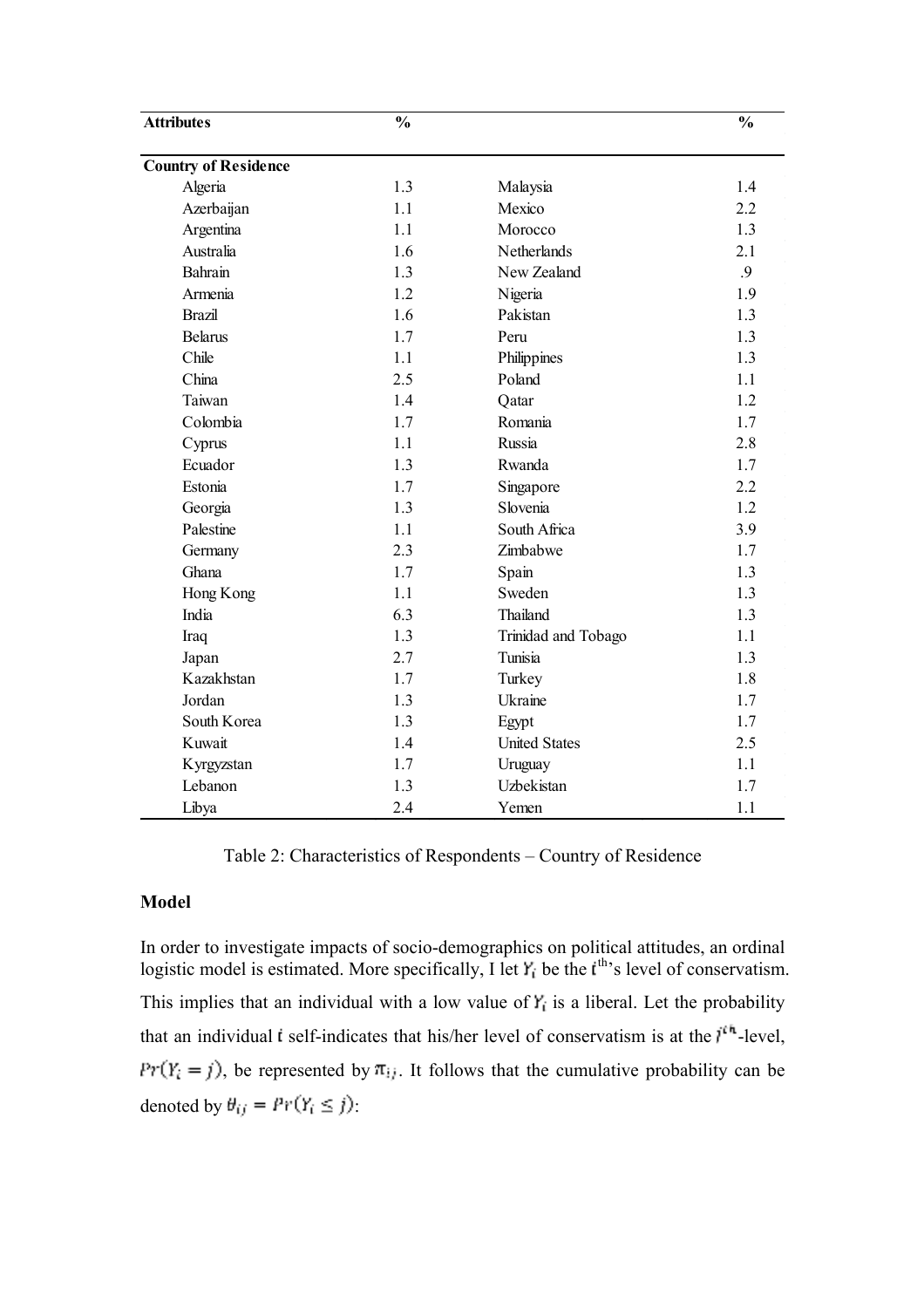$$
logit(\theta_{i1}) = log\left(\frac{\pi_{11}}{\pi_{i2} + \pi_{i3} + \pi_{i4} + \pi_{i5} + \pi_{16} + \pi_{17} + \pi_{18} + \pi_{19} + \pi_{110}}\right)
$$
(1)

$$
logit(\theta_{i2}) = \log \left( \frac{\pi_{i1} + \pi_{i2}}{\pi_{i3} + \pi_{i4} + \pi_{i3} + \pi_{i5} + \pi_{i6} + \pi_{i7} + \pi_{i8} + \pi_{i16}} \right)
$$
(2)

$$
logit(\theta_{i3}) = \log \left( \frac{\pi_{i1} + \pi_{i2} + \pi_{i3}}{\pi_{i4} + \pi_{i5} + \pi_{i6} + \pi_{i7} + \pi_{i8} + \pi_{i9} + \pi_{i10}} \right)
$$
(3)

$$
logit(\theta_{i4}) = log\left(\frac{\pi_{i1} + \pi_{i2} + \pi_{i3} + \pi_{i4}}{\pi_{i3} + \pi_{i3} + \pi_{i4} + \pi_{i5} + \pi_{i1} + \pi_{i2} + \pi_{i10}}\right)
$$
(4)

$$
logit(\theta_{i5}) = \log \left( \frac{\pi_{i1} + \pi_{i2} + \pi_{i3} + \pi_{i4} + \pi_{i5}}{\pi_{i3} + \pi_{i4} + \pi_{i5} + \pi_{i19} + \pi_{i19}} \right)
$$
(5)

$$
logit(\theta_{io}) = log\left(\frac{\pi_{li} + \pi_{li} + \pi_{li} + \pi_{li} + \pi_{lo}}{\pi_{li} + \pi_{li} + \pi_{li} + \pi_{1io}}\right)
$$
(6)

$$
logit(\theta_{i7}) = \log\left(\frac{\pi_{i1} + \pi_{i2} + \pi_{i3} + \pi_{i4} + \pi_{i5} + \pi_{i6} + \pi_{i7}}{\pi_{i3} + \pi_{i1} + \pi_{i10}}\right)
$$
(7)

$$
logit(\theta_{is}) = \log\left(\frac{\pi_{\Omega} + \pi_{is} + \pi_{is} + \pi_{is} + \pi_{is} + \pi_{is} + \pi_{is}}{\pi_{is} + \pi_{is}}\right)
$$
(8)

$$
logit(\theta_{iy}) = \log\left(\frac{\pi_{11} + \pi_{12} + \pi_{13} + \pi_{14} + \pi_{15} + \pi_{16} - \pi_{17} - \pi_{18} + \pi_{19}}{\pi_{11c}}\right)
$$
(9)

where  
 
$$
j \in (1 = extremely liberal, 2, 3, 4, 5, 6, 7, 8, 9, 10 = extremely conservative).
$$

This is commonly known as the cumulative logit link. Specifically, this methodology contrast the lower level of  $\mathbf r'$  with the higher levels of  $\mathbf r'$ .

As the dependent variables are interval in nature, the general ordinal logistic regression model is simplified to the proportional odds model. In essence, the two response functions denoted by equations (1)-(9) are assumed to have the same slope parameters. Additionally, this particular simplification constrains the intercepts to gradually increase  $(\alpha_1 < \alpha_2 < \cdots < \alpha_9)$ . Mathematically, equations (1)-(9) become:

$$
logit(\theta_{ij}) = \alpha_j + X'\beta
$$
 (10)

The most notable advantage of this specification is the ease of interpretation of slope parameters,  $\beta$ , which remain constant throughout equations. That is, the incremental

impact of an increase in the independent variables on the log odds or logits.

Therefore, based on the proportional odds model, I estimate the following equation:

$$
logit(\theta_{ij}) = \alpha_j + \mu + \beta * Z_i + \varepsilon_{ij}
$$
\n(11)

, where  $\alpha_j$  are intercept terms.  $\mu$  are country-specific constants.  $Z_i$  is a vector of demographic variables: gender indicator, age, income level in deciles, and education level.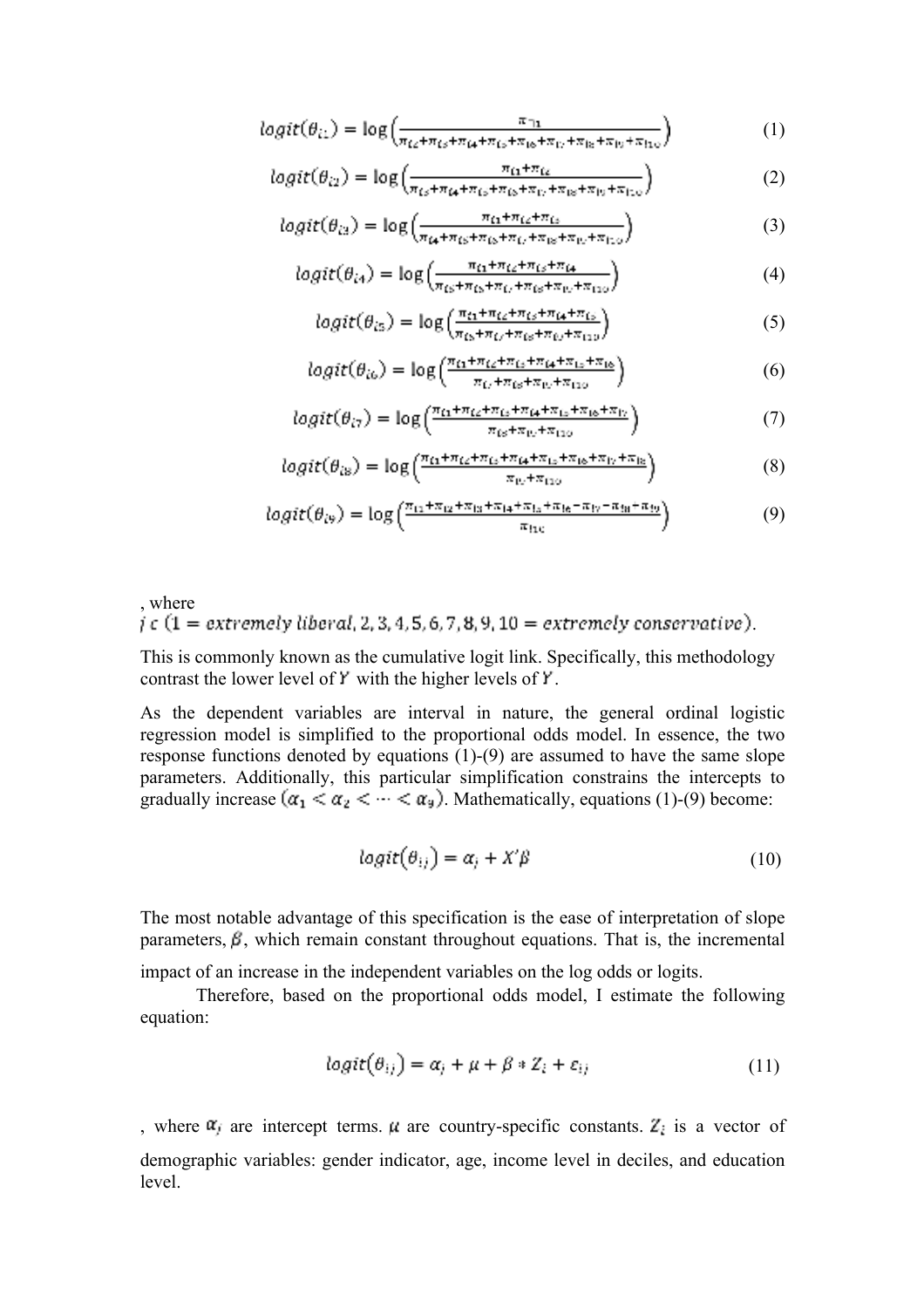## **Results**

| Parameter              | <b>Estimate</b> | Std. Err. | <b>Wald Chi-Square</b> | P-value |
|------------------------|-----------------|-----------|------------------------|---------|
| Intercepts             |                 |           |                        |         |
| Intercept 1            | $-2.4773$       | 0.1158    | 457.72                 | 0.0000  |
| Intercept 2            | $-1.9288$       | 0.1153    | 279.74                 | 0.0000  |
| Intercept 3            | $-1.2909$       | 0.1150    | 125.94                 | 0.0000  |
| Intercept 4            | $-0.7762$       | 0.1149    | 45.64                  | 0.0000  |
| Intercept 5            | 0.5672          | 0.1149    | 24.38                  | 0.0000  |
| Intercept 6            | 1.1840          | 0.1149    | 106.11                 | 0.0000  |
| Intercept 7            | 1.7298          | 0.1151    | 226.04                 | 0.0000  |
| Intercept 8            | 2.4440          | 0.1153    | 449.34                 | 0.0000  |
| Intercept 9            | 3.0165          | 0.1156    | 680.52                 | 0.0000  |
| Gender                 |                 |           |                        |         |
| Male                   | 0.0364          | 0.0138    | 7.00                   | 0.0081  |
| Age                    | 0.0040          | 0.0000    | 68.77                  | 0.0000  |
| <b>Education Level</b> | $-0.0390$       | 0.0030    | 134.03                 | 0.0000  |
| Income                 | 0.0830          | 0.0040    | 558.89                 | 0.0000  |

*\* Boldface denotes estimates which are statistically significantly different from zero at the significance level of 0.05*

## Table 3: Estimation Results

The ordinal logistic model described in the previous section is estimated using IBM SPSS Statistics version 21. The -2 Log Likelihood measure is calculated to be 256,714.50, which supports the significance of the model. Parameter estimates are shown in Table 3. As there are over 59 country-specific constants, these estimates are not shown in the table. However, it is important to note that these constants are statistically significant at the significance level of  $\alpha = 0.05$ . This implies that country

of residence remains a potential factor influencing an individual's political attitude.

Overall, socio-demographic variables are found to be statistically significant at the significance level of  $\alpha = 0.05$ . In particular, results show that males are more likely

to possess a conservative view (0.0364), while individuals with lower income tend to be liberals (0.0830). A positive relationship between liberalism and education level is evident (-0.0390). More importantly, the aging population is associated with conservativeness (0.0040).

## **Conclusion**

In line with extant researches, socio-demographics are key determinants of political ideology. This supports that biological genes as well as the social environment work hand-in-hand to shape individual's political attitudes. More importantly, as these variables do maleate over time, political parties must be aware that their current supporters may "party switch" in the future. This inevitable implies that the political ideology gap may continue to widen.

More interestingly, country of residence proves to be another determinant of one's political attitude. Therefore, developments of political polarization will vary depends on the nature of nation's context.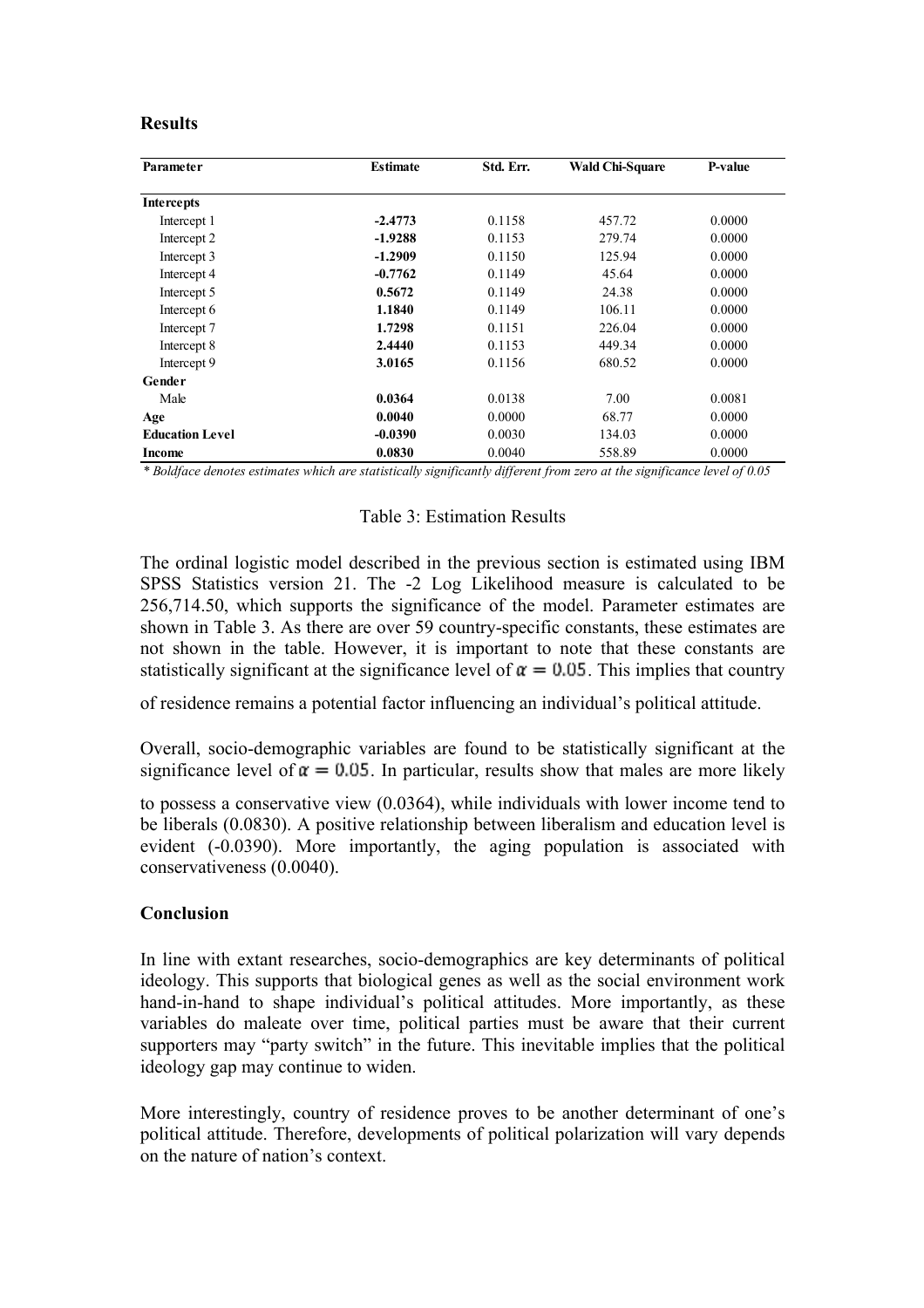## **References**

Alford, J.R., Funk, C.L., & Hibbing, J.R. (2005). Are potential orientations genetically transmitted? *American Political Science Review*, 99(2), 153-167.

Carney, D.R., Jost, J.T., Gosling, S.D., & Potter, J. (2008). The secret lives of liberals and conservatives: Personality profiles, interaction styles, and the things they leave behind. Political Ideology, 29(6), 807-840.

Feldman, S. (1988). Structure and consistency in public opinion: The role of core beliefs and values. *American Journal of Political Science*, 32(2), 416-440.

Fiorina, M.P., Abrams, S.J., & Pope, J. (2005). *Culture war? The myth of a polarized America*, New York: Pearson Longman.

Gerber, A.S., Huber, G.A., Doherty, D., Dowling, C.M., & Ha, S.E. (2010). Personality and political attitudes: Relationships across issue domains and political contexts. *American Political Science Review*, 104(1), 111-133.

Jost, J.T. (2006). The end of the end of ideology. *American Psychologist*, 61(7), 651- 670.

Jost, J.T., Frederico, C.M., & Napier, J.L. (2009). Political ideology: Its structure, functions, and elective affinities. *Annual Review of Psychology*, 60, 307-337.

Jost, J.T., Glaser, J., Kruglanski, A., & Sulloway, F.J. (2003). Political conservatism as motivated social recognition. *Psychological Bulletin*, 129(3), 339-375.

Jost, J.T., Nosek, B., & Gosling, S.D. (2008). Ideology: Its resurgence in social, personality, and political psychology. *Perspectives on Psychological Science*, 3(2), 126-136.

Layman, G.C. (2001). *The great divide: Religious and cultural conflict in American party politics*. New York: Columbia University Press.

McCarty, N., Poole, K.T., & Rosenthal, H. (2008). *Polarized America: The dance of ideology and unequal riches*. Cambridge: MIT Press.

McCrae, R.R. (1996). Social consequences of experiential openness. *Psychological Bulletin*, 120(3), 323-337.

Mondak, J.J. (2010). *Personality and the foundations of political behavior*. New York: Cambridge University Press.

Pew Research Center (2014). Political Polarization in the American Public. Retrieved December 1, 2016, from http://www.people-press.org/2014/06/12/politicalpolarization-in-the-american-public/